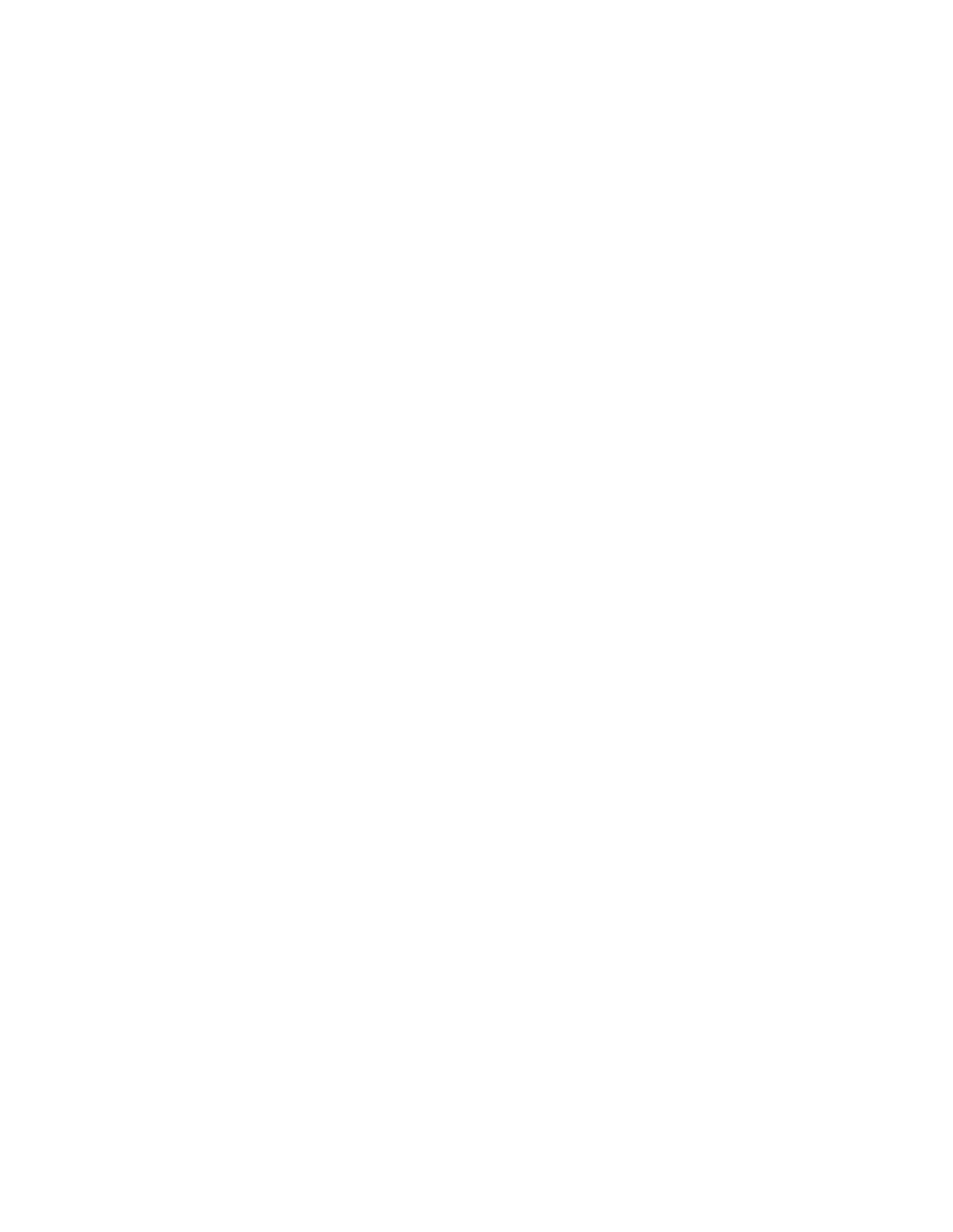#### **Warnings and Caution Notes as Used in this Publication**

#### *WARNING*

Warning notices are used in this publication to emphasize that hazardous voltages, currents, temperatures, or other conditions that could cause personal injury exist in this equipment or may be associated with its use.

In situations where inattention could cause either personal injury or damage to equipment, a Warning notice is used.

#### **A** CAUTION

Caution notices are used where equipment might be damaged if care is not taken.

Note: Notes merely call attention to information that is especially significant to understanding and operating the equipment.

These instructions do not purport to cover all details or variations in equipment, nor to provide for every possible contingency to be met during installation, operation, and maintenance. The information is supplied for informational purposes only, and Emerson makes no warranty as to the accuracy of the information included herein. Changes, modifications, and/or improvements to equipment and specifications are made periodically and these changes may or may not be reflected herein. It is understood that Emerson may make changes, modifications, or improvements to the equipment referenced herein or to the document itself at any time. This document is intended for trained personnel familiar with the Emerson products referenced herein.

Emerson may have patents or pending patent applications covering subject matter in this document. The furnishing of this document does not provide any license whatsoever to any of these patents.

Emerson provides the following document and the information included therein as-is and without warranty of any kind, expressed or implied, including but not limited to any implied statutory warranty of merchantability or fitness for particular purpose.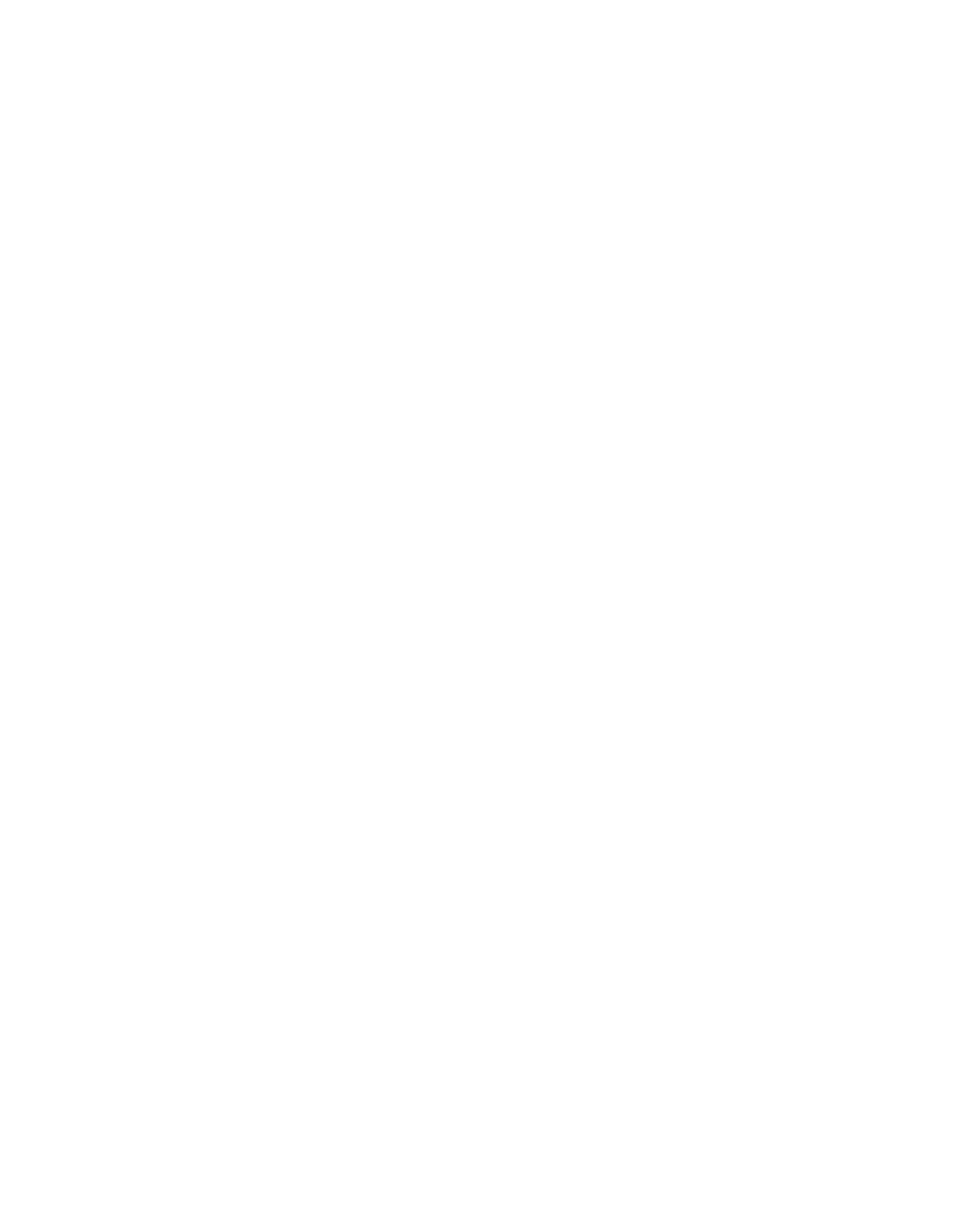## *Introduction*

The PACSystems RX3i High Speed Counter modules provide direct processing of rapid pulse signals up to 1.5 MHz for industrial control applications such as:

- Turbine flowmeter
- Meter proving
- Velocity measurement
- Material handling
- Motion control
- Process control

These modules can sense inputs, process input count information, and control outputs without CPU intervention.

Module IC695HSC304 provides: 8 high-speed inputs, 7 high-speed outputs, and 1 to 4 counters.

Module IC695HSC308 provides: 16 high-speed inputs, 14 high-speed outputs, and 1 to 8 counters.

Standard counter types A, B, C, D, E , Z, and a user-defined type can be combined on a module.

Module features include:

- Hot insertion/extraction
- Terminal Block insertion or removal detection
- Flash memory for future upgrades
- Module fault reporting
- Configurable I/O Interrupts

Select module parameters easily changed without re-configuration.

These modules must be located in an RX3i Universal Backplane.

High-Speed Counter modules can be used with a Box-style (IC694TBB032), Extended Box-style (IC694TBB132), Springstyle (IC694TBS032), or Extended Spring-style (IC694TBS132)) Terminal Block. Extended terminal blocks provide the extra shroud depth needed for shielded wiring. See the PACSystems RX3i System Manual, GFK-2314 revision B or later for more information about Terminal Blocks. Terminal Blocks are ordered separately.

RX3i High-speed Counter Modules can be hot-inserted and removed following the instructions in the PACSystems RX3i System Manual, GFK-2314. When the module is removed from the backplane or power-cycled, it stops counting and accumulated counts are lost.

## Specifications: IC695HSC304 and IC695HSC308

| <b>Specification</b>       | <b>Description</b>                                                                                                                                                                                                                                |
|----------------------------|---------------------------------------------------------------------------------------------------------------------------------------------------------------------------------------------------------------------------------------------------|
| Number of Counter Channels | IC695HSC304: 4 counters (8 inputs and 7 outputs)<br>IC695HSC308: 8 counters (16 inputs and 14 outputs)                                                                                                                                            |
| High Speed Counter Types   | Configurable as Type A, Type B, Type C, Type D, Type E, Type Z, and User-<br>Defined.                                                                                                                                                             |
| Maximum Count Rates        | 1.5MHz with configurable input filtering, all counter types except 750kHz for<br>Type C or User-Defined when using four counter outputs. (40 MHz internal<br>oversampling). For A-Quad B count mode, 1.5MHz is the maximum overall<br>count rate. |
| Counting Range             | -2147483648 to 2147483647                                                                                                                                                                                                                         |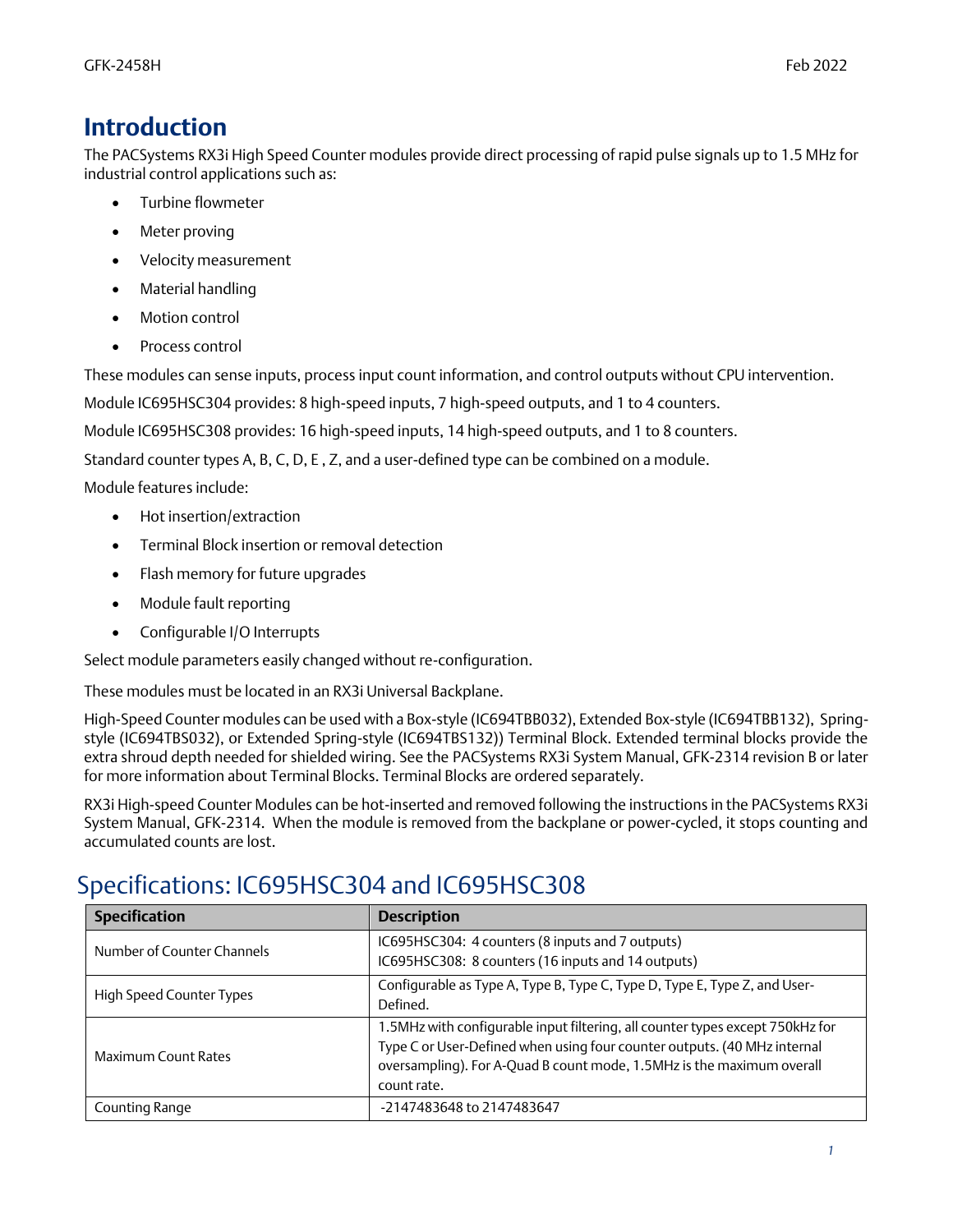| Oscillator Accuracy over Operating<br>Temperature Range         | $±100$ PPM                                                                                                                                                                                                                                                                                                                                                                          |                                                                                   |  |
|-----------------------------------------------------------------|-------------------------------------------------------------------------------------------------------------------------------------------------------------------------------------------------------------------------------------------------------------------------------------------------------------------------------------------------------------------------------------|-----------------------------------------------------------------------------------|--|
| Oscillator Drift Over Time                                      | ±5 PPM/year maximum                                                                                                                                                                                                                                                                                                                                                                 |                                                                                   |  |
| <b>Backplane Power Requirements</b>                             | IC695HSC304:                                                                                                                                                                                                                                                                                                                                                                        | 64mA maximum @ 5V<br>457 mA maximum @ 3.3V                                        |  |
|                                                                 | IC695HSC308                                                                                                                                                                                                                                                                                                                                                                         | 94mA maximum @ 5V<br>561mA maximum @ 3.3V                                         |  |
| LEDs                                                            | state of each input and output point.                                                                                                                                                                                                                                                                                                                                               | Module Status (S1), Field Status (S2), Terminal Block (TB), plus LEDs to indicate |  |
| Input Voltages                                                  | 5VDC nominal: 4.7VDC to 5.5VDC<br>12 to 24VDC nominal: 10VDC to 26.4VDC                                                                                                                                                                                                                                                                                                             |                                                                                   |  |
| Peak input voltage                                              | 35VDC                                                                                                                                                                                                                                                                                                                                                                               |                                                                                   |  |
| Input Impedance                                                 | 10K Ohms                                                                                                                                                                                                                                                                                                                                                                            |                                                                                   |  |
| Output Voltage Range                                            | 4.7 to 40VDC, V <sub>A</sub> /V <sub>B</sub> input range                                                                                                                                                                                                                                                                                                                            |                                                                                   |  |
| <b>Output Current Rating</b>                                    | 1.5A maximum per channel, 10.5A maximum per module                                                                                                                                                                                                                                                                                                                                  |                                                                                   |  |
| <b>Thermal Derating</b>                                         | Number of output points on at the same time depends on ambient temperature<br>and current per point. For module IC695HSC308, thermal derating also depends<br>on distribution of output points on the module. See the charts that follow                                                                                                                                            |                                                                                   |  |
| Output Control                                                  | Module outputs can be mapped to any number of counter setpoint outputs.<br>Each counter controls up to 4 setpoints with "turn on" and "turn off" values. If<br>multiple setpoint outputs are assigned to the same external module output, the<br>signals are logically ORed. External outputs can optionally be configured for<br>control through output scan bits from PLC memory. |                                                                                   |  |
| Surge Current per Point                                         | 4.5A < 450uS (Self-protected for overcurrent faults)                                                                                                                                                                                                                                                                                                                                |                                                                                   |  |
| Minimum Load Current                                            | 0mA (up to 150mA to satisfy open load detection)                                                                                                                                                                                                                                                                                                                                    |                                                                                   |  |
| Maximum On State Voltage Drop/Output                            | 0.35V@1.5A                                                                                                                                                                                                                                                                                                                                                                          |                                                                                   |  |
| Maximum Off-State Leakage<br>Current/Output                     | $200\mu A$                                                                                                                                                                                                                                                                                                                                                                          |                                                                                   |  |
| Output Delay time                                               | Off to On: 125uS @ 1.5A<br>On to Off: 85uS @ 1.5A                                                                                                                                                                                                                                                                                                                                   |                                                                                   |  |
| <b>Current Limit</b>                                            | 4.5A < 450uS, 1.5A continuous                                                                                                                                                                                                                                                                                                                                                       |                                                                                   |  |
| Reverse Polarity Protection                                     | Outputs protected from reverse wiring                                                                                                                                                                                                                                                                                                                                               |                                                                                   |  |
| Isolation, Field to Backplane<br>(optical) and to frame ground. | 250 VAC continuous; 2500 VAC for 1 minute                                                                                                                                                                                                                                                                                                                                           |                                                                                   |  |

For product standards and general specifications, refer to the *PACSystems RX3i System Manual*, GFK-2314.

For detailed information on High Speed Counter module installation, configuration, operation, and diagnostics, refer to PACSystems RX3i High-speed Counter Modules User's Manual, GFK-2441.

#### *Output Points versus Temperature*

The charts below show thermal deratings for modules IC695HSC304 and IC695HSC308 with maximum loads of 0.75A on each output.

For example, if five outputs are used on module IC695HSC304, at 60C the total current of all outputs would be 3.75 Amps. If smaller loads are used on the outputs, then more output channels can be used at a given temperature.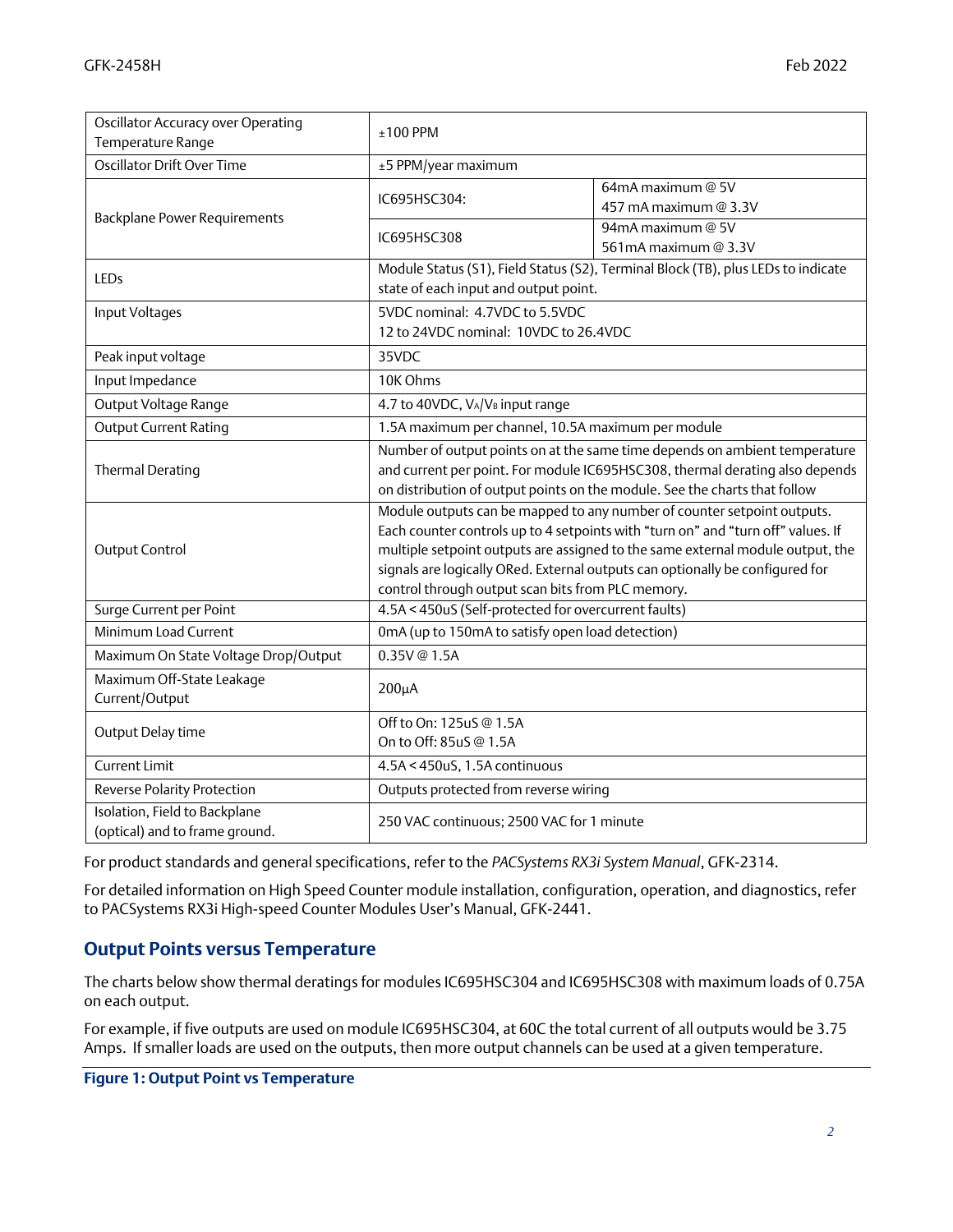

#### **IC695HSC304 with 0.75A Output Loads**

For module IC695HSC308, more output channels can be used at the same time at a given ambient temperature when outputs are evenly distributed into two groups. If outputs are either set up as one output group or unevenly distributed between two output groups, fewer output channels can be used for a given ambient temperature.

For example, if eight outputs are used on module IC695HSC308, and they are equally distributed between two output groups, the total current of all outputs at 60C can be up to 6 Amps. At a given ambient temperature, if smaller loads are used on the outputs, more output channels can be used.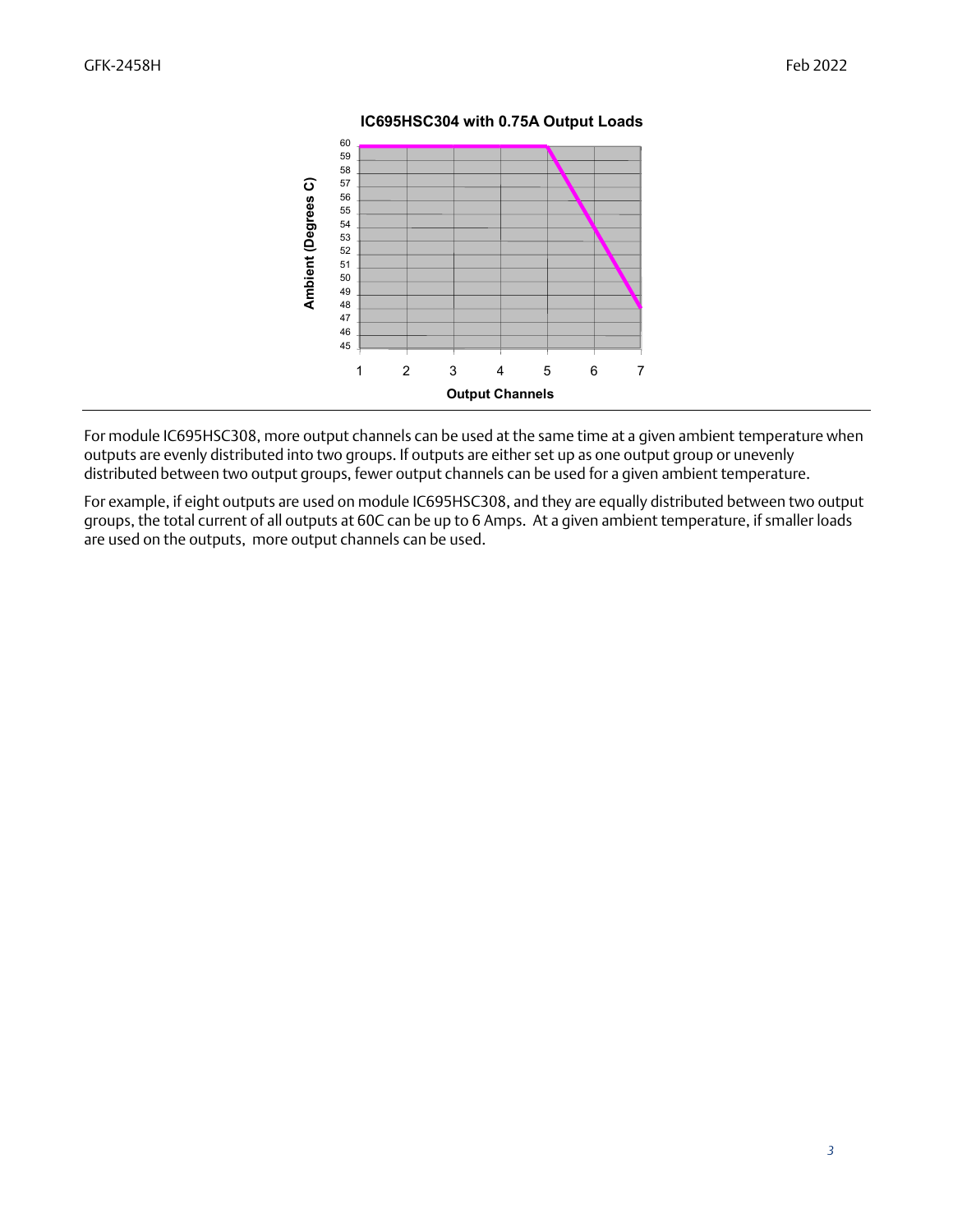#### **Figure 2: Output Channel vs Temperature**



## General Installation Requirements

This product is intended for use with the RX3i system. Its components are considered open equipment [having live electrical parts that may be accessible to users] and must be installed in an ultimate enclosure that is manufactured to provide safety.

The High Speed Counters require an IP54 rated enclosure (IEC60529) providing at least a pollution degree 2 environment.

## Installation in Hazardous Areas

The system containing an RX3i High Speed Counter module must be mounted within an ultimate enclosure that can be accessed only by the use of a tool.

The following information is for products bearing the UL marking for Hazardous Locations or ATEX marking for explosive atmospheres:

#### **WARNING**

- EQUIPMENT LABELED WITH REFERENCE TO CLASS I, DIVISION 2, GROUPS A, B, C & D, OR ZONE 2 HAZARDOUS AREAS IS SUITABLE FOR USE IN CLASS I, DIVISION 2, GROUPS A, B, C, D, ZONE 2 OR NON-HAZARDOUS AREAS **ONLY**
- EXPLOSION HAZARD SUBSTITUTION OF COMPONENTS MAY IMPAIR SUITABILITY FOR CLASS I, DIVISION 2 OR ZONE 2;
- EXPLOSION HAZARD WHEN IN HAZARDOUS AREAS, TURN OFF POWER BEFORE REPLACING OR WIRING MODULES; AND
- EXPLOSION HAZARD DO NOT CONNECT OR DISCONNECT EQUIPMENT UNLESS POWER HAS BEEN SWITCHED OFF OR THE AREA IS KNOWN TO BE NONHAZARDOUS.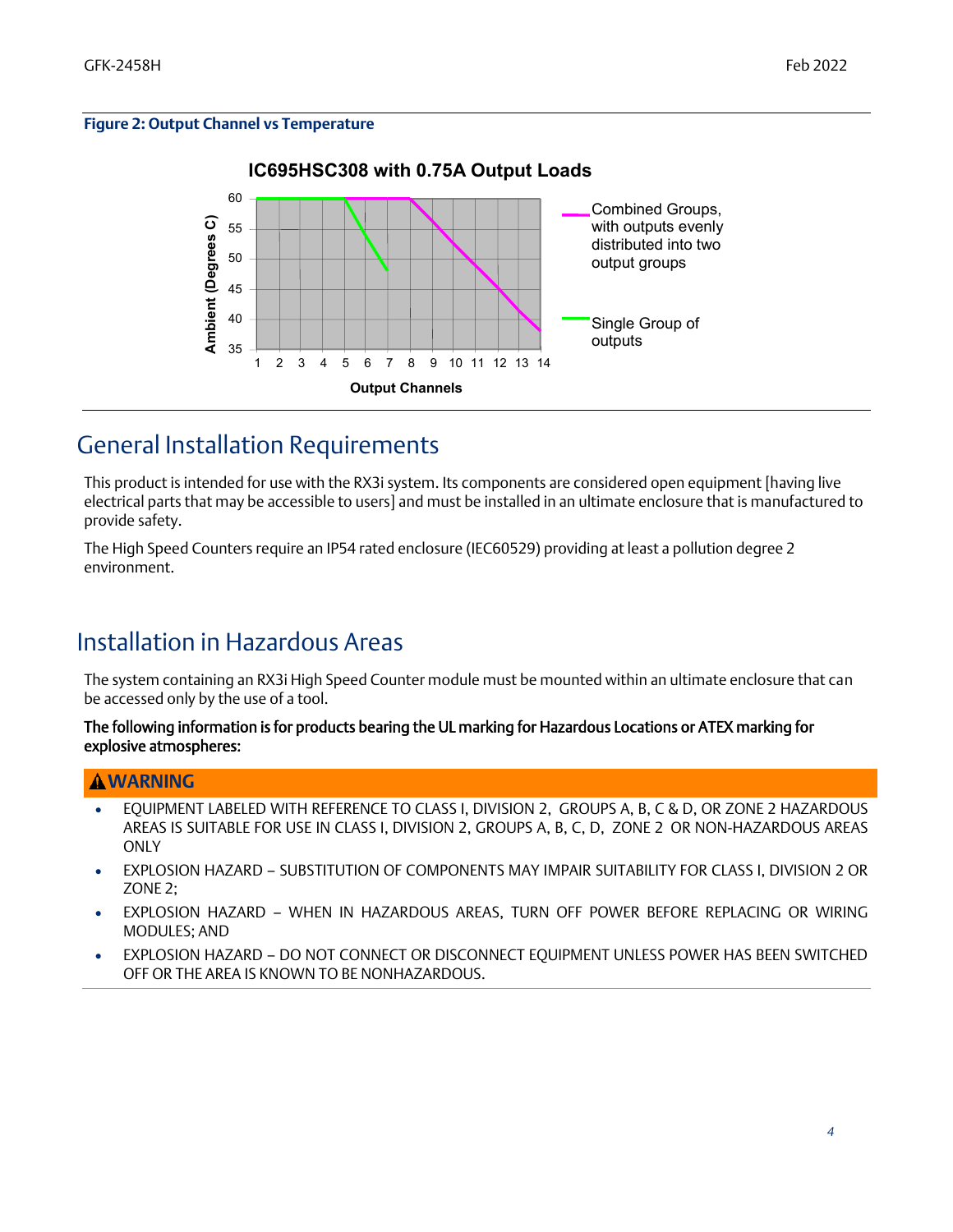## *Diagnostic and Status Data*

For additional information, refer to "Module Data" in the PACSystems RX3i High-speed Counter Modules User's Manual, GFK-2441. Manuals and other user documentation are available for download on the Support website: [https://www.emerson.com/Industrial-Automation-Controls/support.](https://www.emerson.com/Industrial-Automation-Controls/support)

#### *Counter Status Data Format for Each Counter*

For each Counter, the Counter Status data has the format shown below. Unused bits are set to 0. Status bits for Preloads (and others) are set if a source triggers an event.

| <b>Counter Reference</b> | Data                            | Meaning                                                                    |  |
|--------------------------|---------------------------------|----------------------------------------------------------------------------|--|
| Address +0 bits          | Strobe 1 Status                 |                                                                            |  |
| Address +1               | Strobe 2 Status                 | $0 =$ Strobe Has Not Occurred                                              |  |
| Address +2               | Strobe 3 Status                 | 1 = Strobe Has Occurred                                                    |  |
| Address +3               | Strobe 4 Status                 |                                                                            |  |
| Address +4               | Preload 1 Status                |                                                                            |  |
| Address +5               | Preload 2 Status                | $0$ = Preload Has Not Occurred                                             |  |
| Address +6               | Preload 3 Status                | 1 = Preload Has Occurred                                                   |  |
| Address +7               | Preload 4 Status                |                                                                            |  |
| Address +8               | Setpoint 1 Compare Status       |                                                                            |  |
| Address +9               | Setpoint 2 Compare Status       | $0 =$ Setpoint Is Off                                                      |  |
| Address +10              | Setpoint 3 Compare Status       | $1 =$ Setpoint Is On                                                       |  |
| Address +11              | Setpoint 4 Compare Status       |                                                                            |  |
| Address $+12$ to $+14$   | Reserved                        | Always 0                                                                   |  |
| Address +15              | Home Found                      | 0 = Home Not Found, 1 = Home Found                                         |  |
| Address +16              | Setpoint 1 ON Interrupt Status  |                                                                            |  |
| Address +17              | Setpoint 1 OFF Interrupt Status |                                                                            |  |
| Address +18              | Setpoint 2 ON Interrupt Status  |                                                                            |  |
| Address +19              | Setpoint 2 OFF Interrupt Status | 0 = Setpoint Interrupt Has Not Occurred                                    |  |
| Address +20              | Setpoint 3 ON Interrupt Status  | 1 = Setpoint Interrupt Has Occurred                                        |  |
| Address +21              | Setpoint 3 OFF Interrupt Status |                                                                            |  |
| Address +22              | Setpoint 4 ON Interrupt Status  |                                                                            |  |
| Address +23              | Setpoint 4 OFF Interrupt Status |                                                                            |  |
| Address +24              | Rate of Change                  | 0 = Rate of Change Limit Not Exceeded<br>1 = Rate of Change Limit Exceeded |  |
| Address +25              | Under Range                     | 0 = Under Range Has Not Occurred<br>1 = Under Range Has Occurred           |  |
| Address +26              | Over Range                      | 0 = Over Range Has Not Occurred<br>1 = Over Range Has Occurred             |  |
| Address +27              | Underflow                       | $0 =$ Underflow Has Not Occurred<br>1 = Underflow Has Occurred             |  |
| Address +28              | Overflow                        | 0 = Overflow Has Not Occurred<br>1 = Overflow Has Occurred                 |  |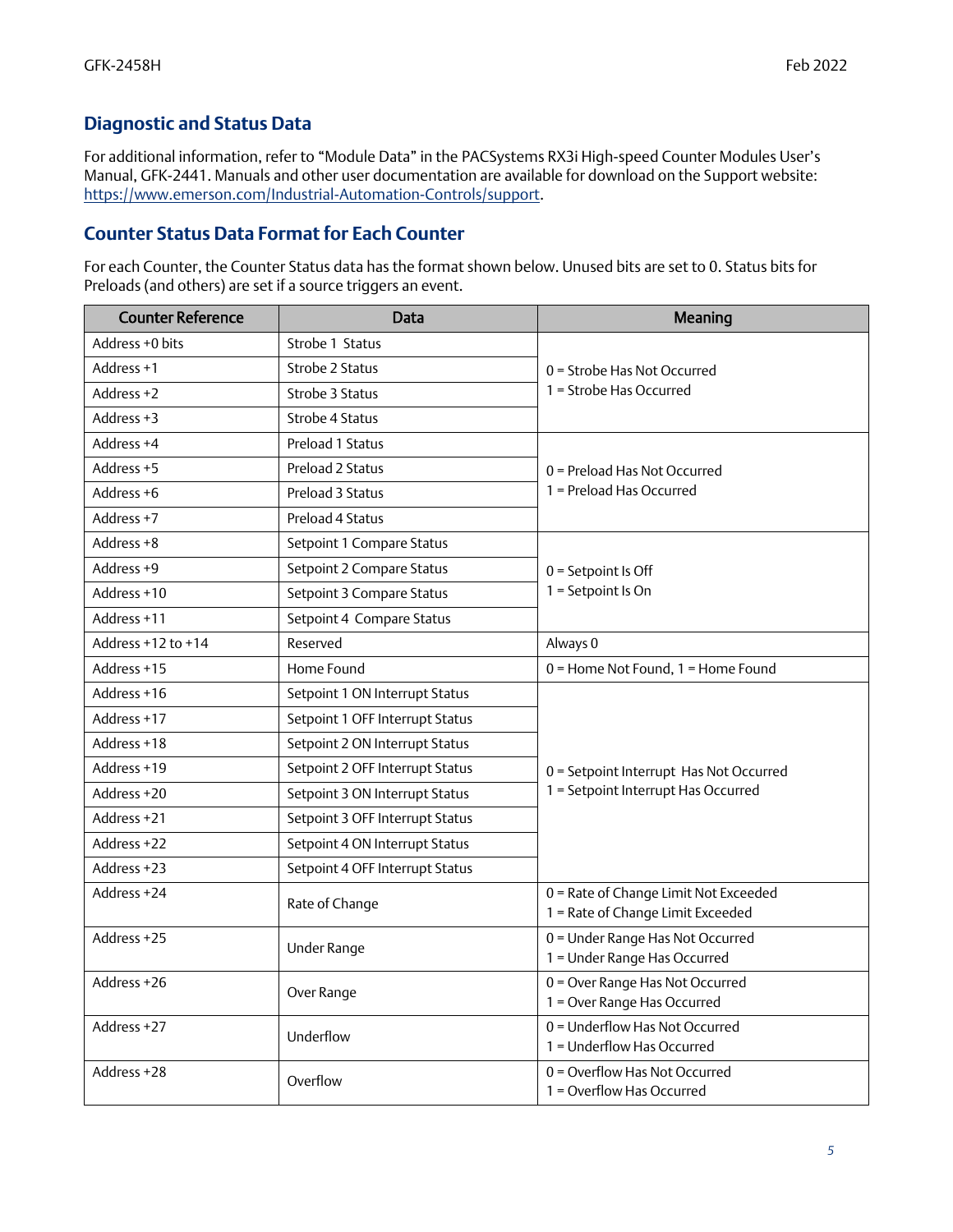| Counter Reference       | Data          | Meaning                                                              |
|-------------------------|---------------|----------------------------------------------------------------------|
| Address +29             | Encoder fault | 0 = Encoder Fault Has Not Occurred<br>1 = Encoder Fault Has Occurred |
| Address $+30$ and $+31$ | Reserved      | Always 0                                                             |

#### *IO Status Data Format*

The I/O Status Data has the format shown below. Reserved bits are always 0.

| <b>Reference Address</b>           | Data                                                                                                                    | Meaning                                                                                                |
|------------------------------------|-------------------------------------------------------------------------------------------------------------------------|--------------------------------------------------------------------------------------------------------|
| Address $+0$<br>to<br>Address + 15 | <b>External Inputs</b><br>IC695HSC304: 8 input bits + 8<br>reserved<br>IC695HSC308: 16 input bits                       | $0$ = External Input is de-asserted (low logic)<br>1 = External Input is asserted (high logic)         |
| Address +16<br>to<br>Address + 31  | External Input Interrupt Status<br>IC695HSC304: 8 input bits + 8<br>reserved<br>IC695HSC308: 16 input bits              | 0 = External Input Interrupt Has Not Been Triggered<br>1 = External Input Interrupt Has Been Triggered |
| Address +32<br>to<br>Address +47   | External Outputs <sup>A</sup><br>IC695HSC304: 7 input bits + 9<br>reserved<br>IC695HSC308: 14 input bits +2<br>reserved | $0$ = External Output is de-asserted (low logic)<br>1 = External Output is asserted (high logic)       |
| Address +48 to<br>Address +63      | Output Fault Status Data<br>IC695HSC304: 7 input bits + 9<br>reserved<br>IC695HSC308: 14 input bits $+2$<br>reserved    | 0 = Circuit Fault Condition Not Detected<br>1 = Circuit Fault Condition Detected                       |

AThe Output Status bits are set regardless of the source (Module Control data or Setpoints).

#### *Module Status Data*

The Module Status data provides the CPU with basic diagnostic information about module operation. For both RX3i High-Speed Counter modules the length of this data is 32 bits. During module configuration, it can be assigned to any available references in %I, %M, or %T memory, or to discrete I/O variables.

| Module<br><b>Reference Address</b> | Data                          | Meaning                            |
|------------------------------------|-------------------------------|------------------------------------|
| Address +0 bits                    | Module Ready                  | $0 =$ Module Not Ready             |
|                                    |                               | = Module Ready                     |
| Address +1                         | <b>Terminal Block Present</b> | 0 = Terminal Block Not Present     |
|                                    |                               | = Terminal Block Present           |
| Address $+2$                       | Field Power Lost              | $0 =$ Field Power Not Lost         |
|                                    |                               | = Field Power Lost                 |
| Address +3                         | Reserved                      | Always 0                           |
| Address +4                         | Command Error                 | 0 = Command Error Has Not Occurred |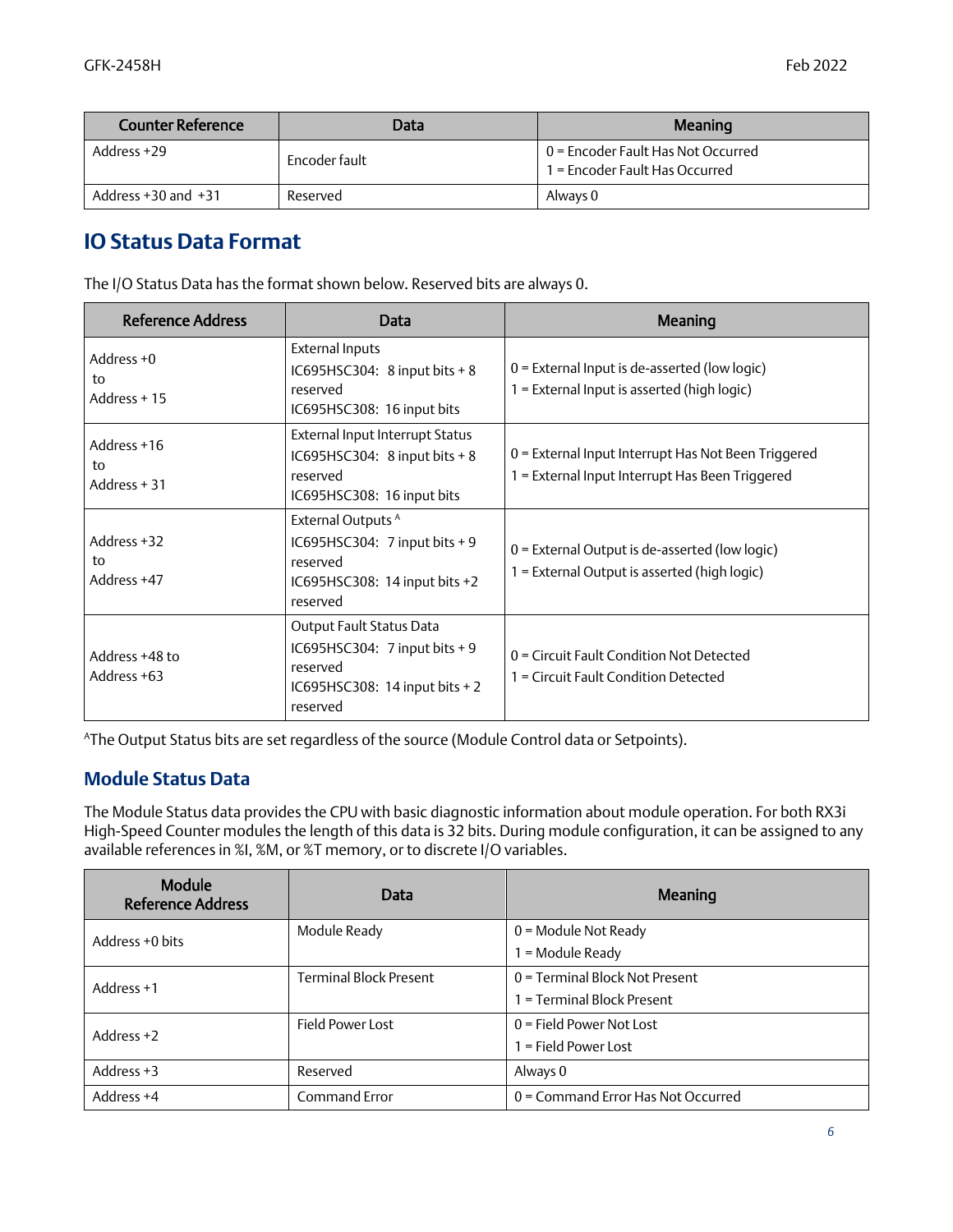|                               |                          | I = Command Error Has Occurred                                                                 |
|-------------------------------|--------------------------|------------------------------------------------------------------------------------------------|
| Address +5 to<br>Address +15  | Reserved                 | Always 0                                                                                       |
| Address +16 to<br>Address +31 | <b>Error Description</b> | See "Module Data" in the PACSystems RX3i High-speed<br>Counter Modules User's Manual, GFK-2441 |

## LEDs

Individual green LEDs indicate the ON/OFF status of the module's external input and output points. These LEDs are green when the corresponding points are on. They are off when the corresponding points are off. LED positions are illustrated below.



The Module Status (S1) LED indicates the status of the module. Solid green indicates that the module has been configured. Blinking green indicates no configuration. Blinking amber/yellow indicates a fatal module failure.

The Field Status (S2) LED is off if field power is not present. For module IC695HSC308, this LED is off unless power is present on BOTH  $V_A$  and  $V_B$ . Solid green indicates that field power is present and that no output circuit faults have been detected on circuits for which fault detection has been enabled in the configuration. If S2 is amber/yellow, field power is present but circuit faults exist for one or more outputs.

The module's red/green Terminal Block LED is green when the module's removable terminal block is locked in place. It is red when the terminal block is not locked. The module also sends an *Addition of Terminal Block* or *Loss of Terminal Block* message to the RX3i CPU to report the Terminal Block status.

During a firmware update, the S1, S2, and TB LEDs blink in a green/off pattern.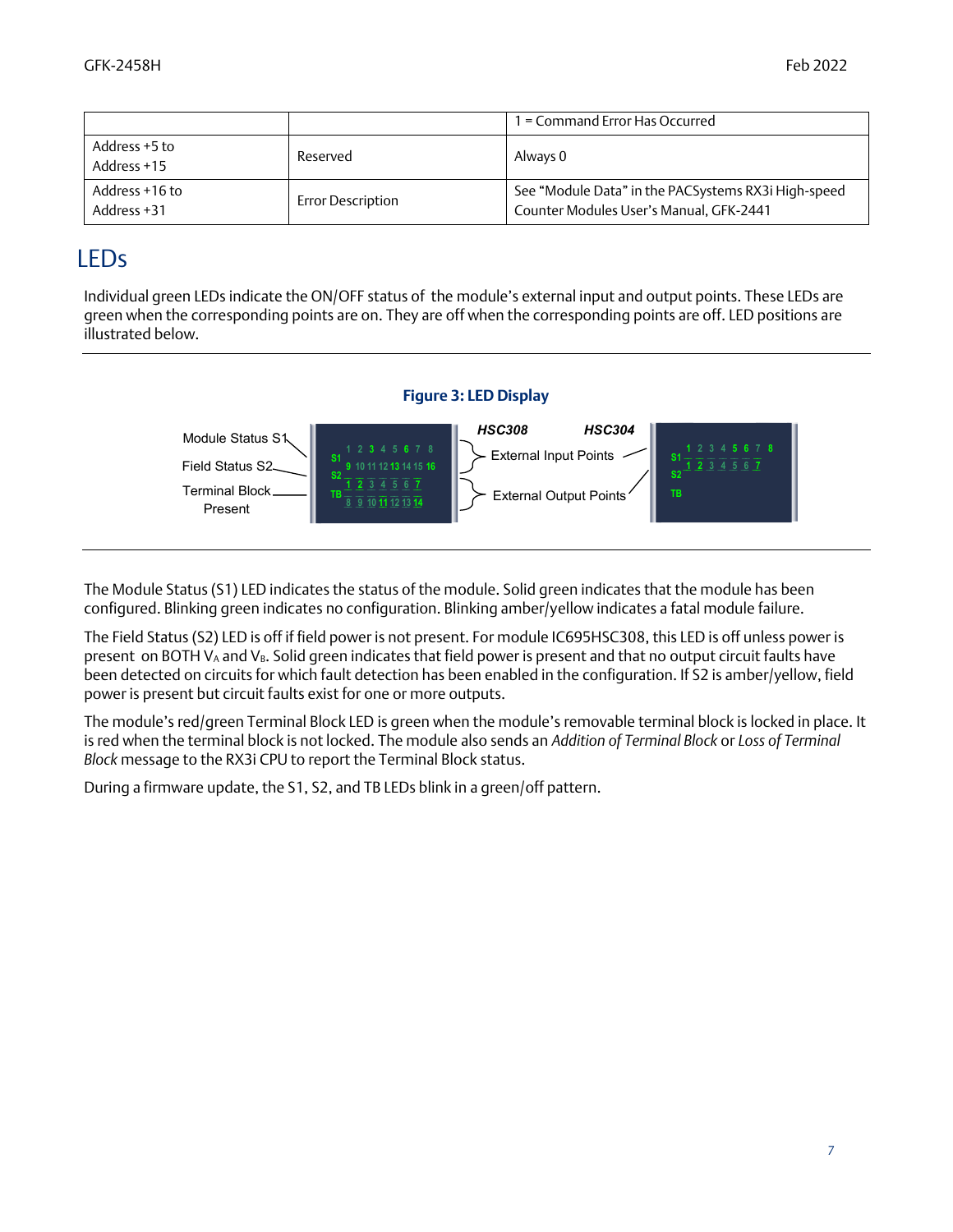#### *Field Wiring: IC695HSC304*

Field wiring connections to the module are made to the removable terminal assembly, as described in the RX3i System Manual, GFK-2314. For this module, each row of terminals (eg: 1-18, 19-36) is internally connected. The dual connection points are for wiring convenience; the module cannot be wired for differential inputs. For installations that must meet radiated emissions requirements as in EN 55022, this module's high-speed connections must be made with double-shielded cable. The outside braided shield should be terminated at the entrance to the enclosure and not continue within the enclosure. Both ends of the shielded cable should be grounded. If low-frequency (power line) ground loops are an issue with the application, directly ground one end of the shielded cable and capacitively tie the other end of the shielded cable to ground with approximately 0.01µf capacitance.

| <b>Connections</b>       | <b>Terminals</b> | <b>Terminals</b> | <b>Connections</b>       |
|--------------------------|------------------|------------------|--------------------------|
| Input 1                  | 1                | 19               | Input 1                  |
| Input 2                  | 2                | 20               | Input 2                  |
| Input 3                  | 3                | 21               | Input 3                  |
| Input 4                  | 4                | 22               | Input 4                  |
| Input 5                  | 5                | 23               | Input 5                  |
| Input 6                  | 6                | 24               | Input 6                  |
| Input 7                  | 7                | 25               | Input 7                  |
| Input 8                  | 8                | 26               | Input 8                  |
| Common                   | 9                | 27               | Common                   |
| Output 1                 | 10               | 28               | Output 1                 |
| Output 2                 | 11               | 29               | Output 2                 |
| Output 3                 | 12               | 30               | Output 3                 |
| Output 4                 | 13               | 31               | Output 4                 |
| Output 5                 | 14               | 32               | Output 5                 |
| Output 6                 | 15               | 33               | Output 6                 |
| Output 7                 | 16               | 34               | Output 7                 |
| DC+ for Voltage Source A | 17               | 35               | DC+ for Voltage Source A |
| DC-for Voltage Source A  | 18               | 36               | DC- for Voltage Source A |

All outputs on module IC695HSC304 form a single output group.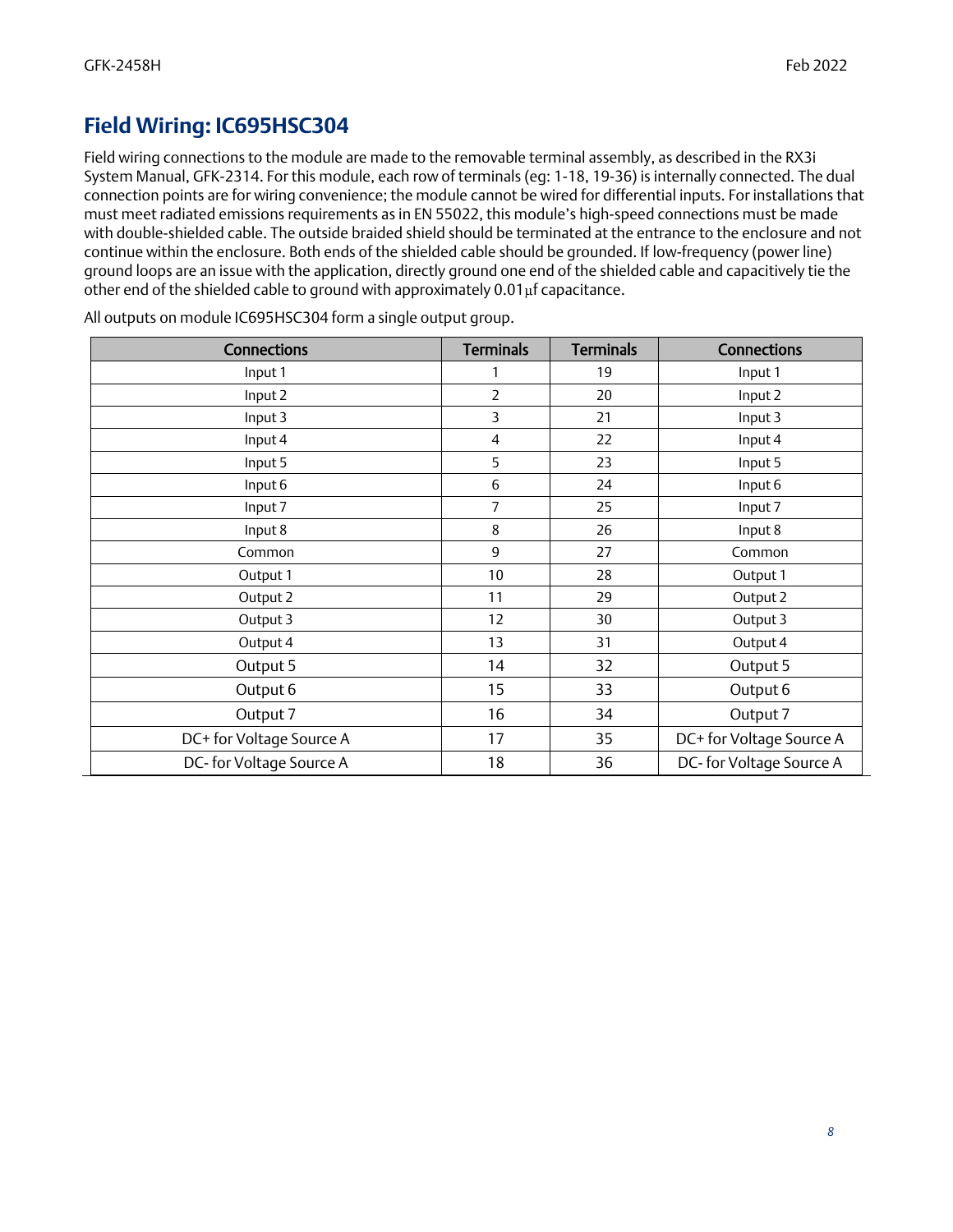#### **Figure 4: Firing Wiring - IC695HSC304**



## Field Wiring: IC965HSC308

Field wiring connections to the module are made to the removable terminal assembly, as described in the RX3i System Manual, GFK-2314. All 16 High-Speed Counter inputs on this module are positive logic (source) type. For installations that must meet radiated emissions requirements as in EN 55022, this module's high-speed connections must be made with double-shielded cable. The outside braided shield should be terminated at the entrance to the enclosure and not continue within the enclosure. Both ends of the shielded cable should be grounded. If lowfrequency (power line) ground loops are an issue with the application, directly ground one end of the shielded cable and capacitively tie the other end of the shielded cable to ground with approximately 0.01µf capacitance.

| <b>Connections</b> | <b>Terminals</b> | <b>Terminals</b> | <b>Connections</b> |
|--------------------|------------------|------------------|--------------------|
| Input 1            |                  | 19               | Input 9            |
| Input 2            |                  | 20               | Input 10           |
| Input 3            |                  | 2 <sup>1</sup>   | Input 11           |
| Input 4            |                  | 22               | Input 12           |
| Input 5            |                  | 23               | Input 13           |
| Input 6            |                  | 24               | Input 14           |
| Input 7            |                  | 25               | Input 15           |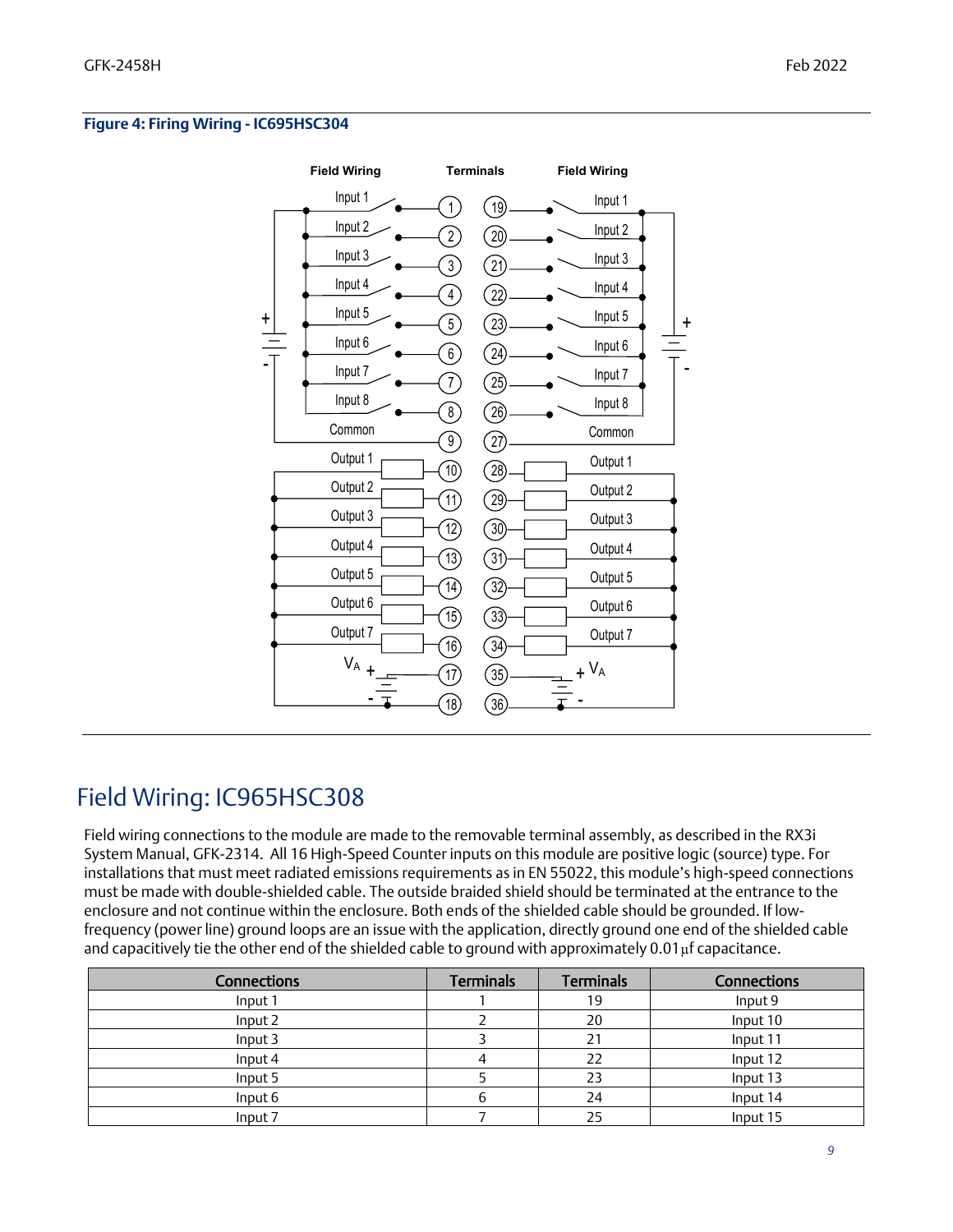| <b>Connections</b>       | <b>Terminals</b> | <b>Terminals</b> | <b>Connections</b>       |
|--------------------------|------------------|------------------|--------------------------|
| Input 8                  | 8                | 26               | Input 16                 |
| Common                   | 9                | 27               | Common                   |
| Output 1                 | 10               | 28               | Output 8                 |
| Output 2                 | 11               | 29               | Output 9                 |
| Output 3                 | 12               | 30               | Output 10                |
| Output 4                 | 13               | 31               | Output 11                |
| Output 5                 | 14               | 32               | Output 12                |
| Output 6                 | 15               | 33               | Output 13                |
| Output 7                 | 16               | 34               | Output 14                |
| DC+ for Voltage Source A | 17               | 35               | DC+ for Voltage Source B |
| DC-for Voltage Source A  | 18               | 36               | DC-for Voltage Source B  |

#### **Figure 5: Field Wiring - IC695HSC308**



Inputs 1 to 16 form one isolated input group. Outputs 1 to 7 and 8 to 14 form two isolated output groups, each with its own voltage connections. Outputs should be evenly distributed between the two output groups, as discussed under "Output Points versus Temperature".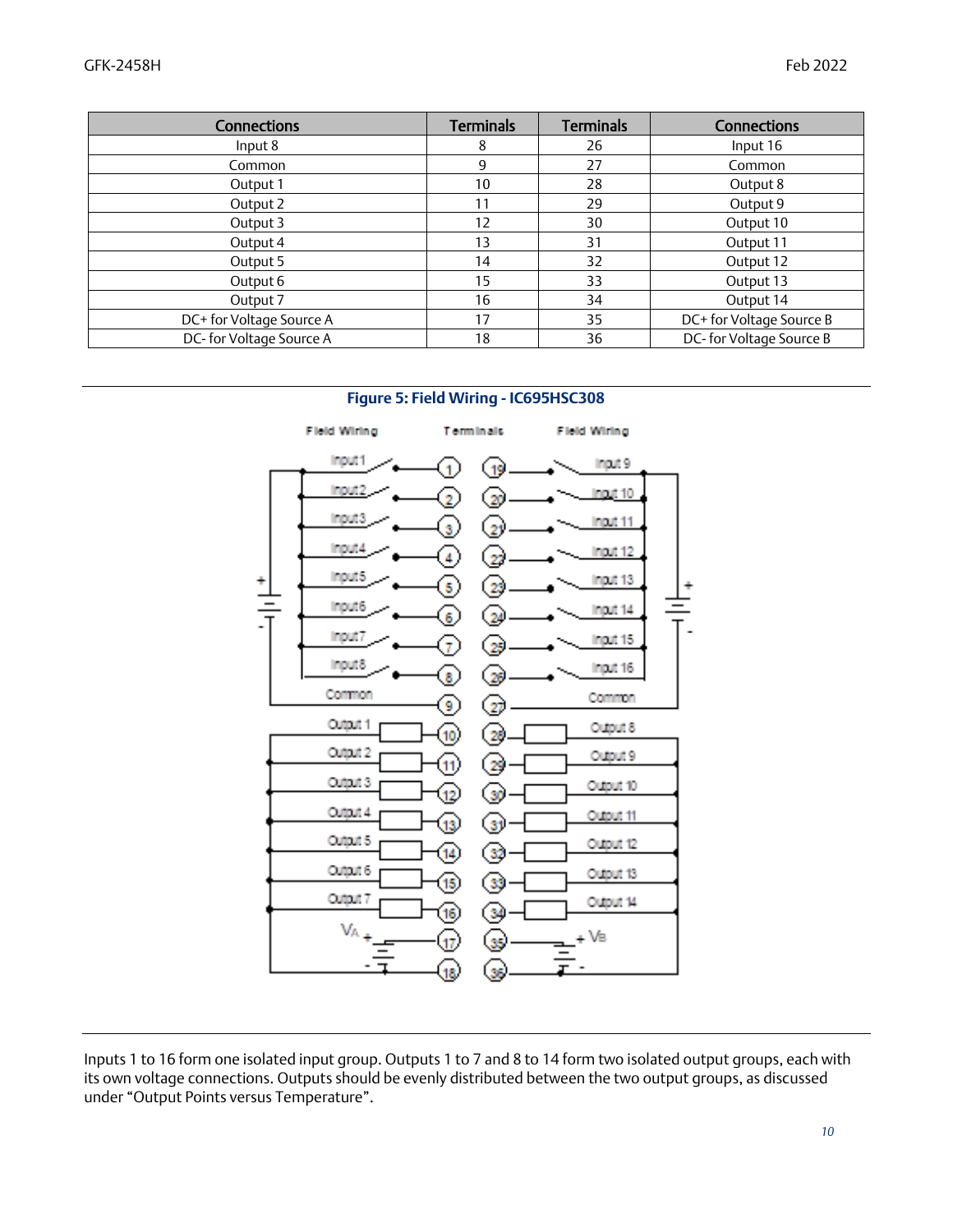## Release History

| Release                          | <b>Date</b> | <b>Comments</b>                                                 |
|----------------------------------|-------------|-----------------------------------------------------------------|
| IC695HSC308-FA                   | Feb 2022    | Hardware change to address a component obsolescence             |
|                                  |             | issue. No change in function, performance, or compatibility.    |
| IC695HSC304-FA                   | Nov 2021    | Hardware change to address a component obsolescence             |
|                                  |             | issue. No change in function, performance, or compatibility.    |
| IC695HSC304-EA, IC695HSC308-EA   |             | The product's labels have been updated to show compliance       |
| IC695HSC304CA-EA, IC695HSC308CA- |             | with new certifications.                                        |
| EA                               | Sep 2021    | For updated certifications, please refer to https://emerson-    |
|                                  |             | mas.force.com/communities/en_US/Article/Certifications-and-     |
|                                  |             | Agency-Approvals-Landing-Page.                                  |
|                                  |             | Following Emerson's acquisition of this product, changes have   |
| IC695HSC304-EA, IC695HSC308-EA   | Sep 2019    | been made to apply appropriate branding and registration of     |
|                                  |             | the product with required certification agencies. No changes to |
|                                  |             | material, process, form, fit or functionality.                  |
| IC695HSC304-DA, IC695HSC308-DA   | Mar 2012    | Hardware change to address a component obsolesence issue.       |
|                                  |             | No change in functions, performance or compatibility.           |
| IC695HSC304-CA, IC695HSC308-CA   | Oct 2010    | Label change only. No change in functions, performance or       |
|                                  |             | compatibility.                                                  |
| IC695HSC304-BA, IC695HSC308-BA   | Jul 2009    | Hardware update for improved manufacturability.                 |
| IC695HSC304-AA, IC695HSC308-AA   | Jun 2007    | <b>Initial Release</b>                                          |

## *Important Product Information for this Release*

#### *Compatibility*

| <b>CPU</b>             | An RX3i CPU with firmware version 3.81 or later is required.                              |
|------------------------|-------------------------------------------------------------------------------------------|
| Programmer             | Machine Edition 5.50 with Service Pack 2 SIM 3 or later is required for<br>configuration. |
| <b>Terminal blocks</b> | IC694TBB032E, IC694TBB132E, IC694TBS032E, IC694TBS132E and later                          |

#### **CAUTION**

• IC695HSC304-DA and IC694HSC308-DA and later are compatible only with terminal blocks IC694TBB032E, IC694TBB132E, IC694TBS032E, IC694TBS132E and later. Do not attempt to install earlier versions of these terminal blocks because damage to the module may result.

#### *Restrictions and Open Issues in this Release*

**Description:** In applications that include Timed Interrupts or I/O Interrupts, some IC693\*\*\*\*\*\* and IC694\*\*\*\*\*\* modules in a PACSystems RX3i main or expansion backplane may occasionally be lost during interrupt processing. A fault is logged in the fault table.

**Recommendations:** Minimize the time of individual interrupts and the elapsed time of overlapping interrupt blocks. Cycle power to a lost module to restore operation. If the module supports hot-swapping, that will also restore operation.